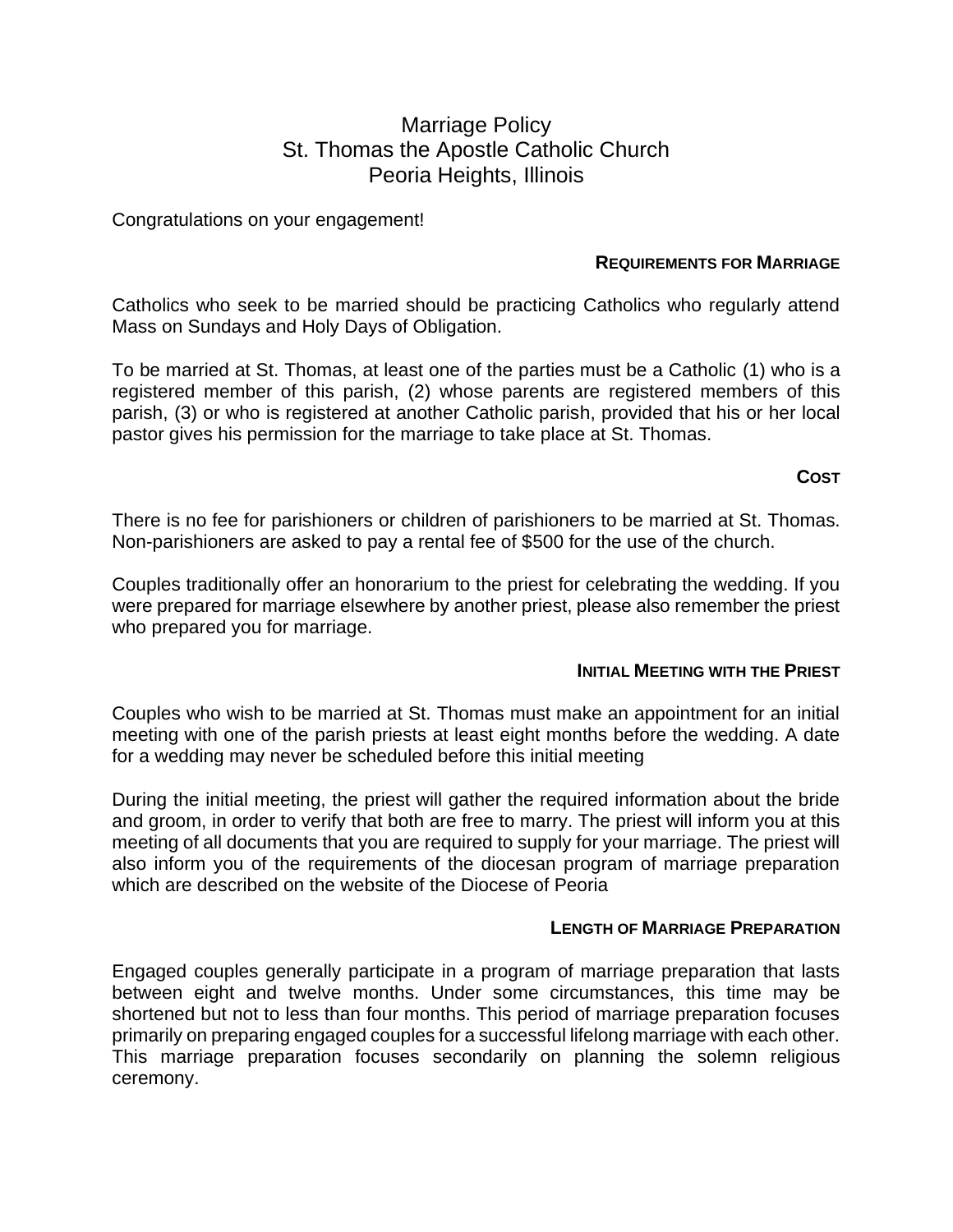#### **PREPARING IN A DIFFERENT PARISH**

If a couple can't meet with the priest who will celebrate the wedding, it may be possible to arrange for marriage preparation through another priest. This might occur because of school, employment, or military obligations.

If a member of St. Thomas plans to complete marriage preparation here for a marriage to be celebrated elsewhere, please contact a priest at least eight months before the wedding. The priest who completes the preparation will send the marriage documents to the church where the wedding will be celebrated. You must follow the local policies for the marriage celebration in the parish where the wedding will take place.

If a Catholic who lives outside of Peoria wishes to marry at St. Thomas, the parish should be contacted at least eight months before the wedding. No wedding date will be scheduled until (1) both the bride and groom meet personally with a priest at St. Thomas or (2) the parish receives information that the couple has met with a priest who has accepted the responsibility of preparing them for marriage. At least one month before the wedding, St. Thomas must receive the completed marriage preparation documents. No marriage will take place unless these documents have been received.

### **WEDDING CEREMONY AND MASS**

The marriage of two Catholics generally takes place within a Mass.

The marriage of a Catholic and a baptized non-Catholic generally takes place outside of Mass, as the non-Catholic spouse and the non-Catholic family are not able to receive Communion. If the non-Catholic party consents, the marriage can be celebrated at a Mass.

A marriage between a Catholic and a person who has not received the sacrament of baptism cannot take place during a Mass because of the sacramental nature of the Mass.

#### **TIME FOR THE CEREMONY**

To accommodate the Saturday confession and Mass schedule, weddings are scheduled no later than 2:00 pm on Saturdays.

#### **REHEARSAL**

The wedding rehearsal takes place the evening before the wedding at a time mutually agreed upon by the couple and the priest. In addition to the bride and groom, please arrange for the following to be present: the bridesmaids and groomsmen, the flower girl and ring bearer, the ushers, any parents or relatives who are to be seated separately before the ceremony, and the readers. Please arrive early so the rehearsal can start on time. The rehearsal typically lasts 45 minutes.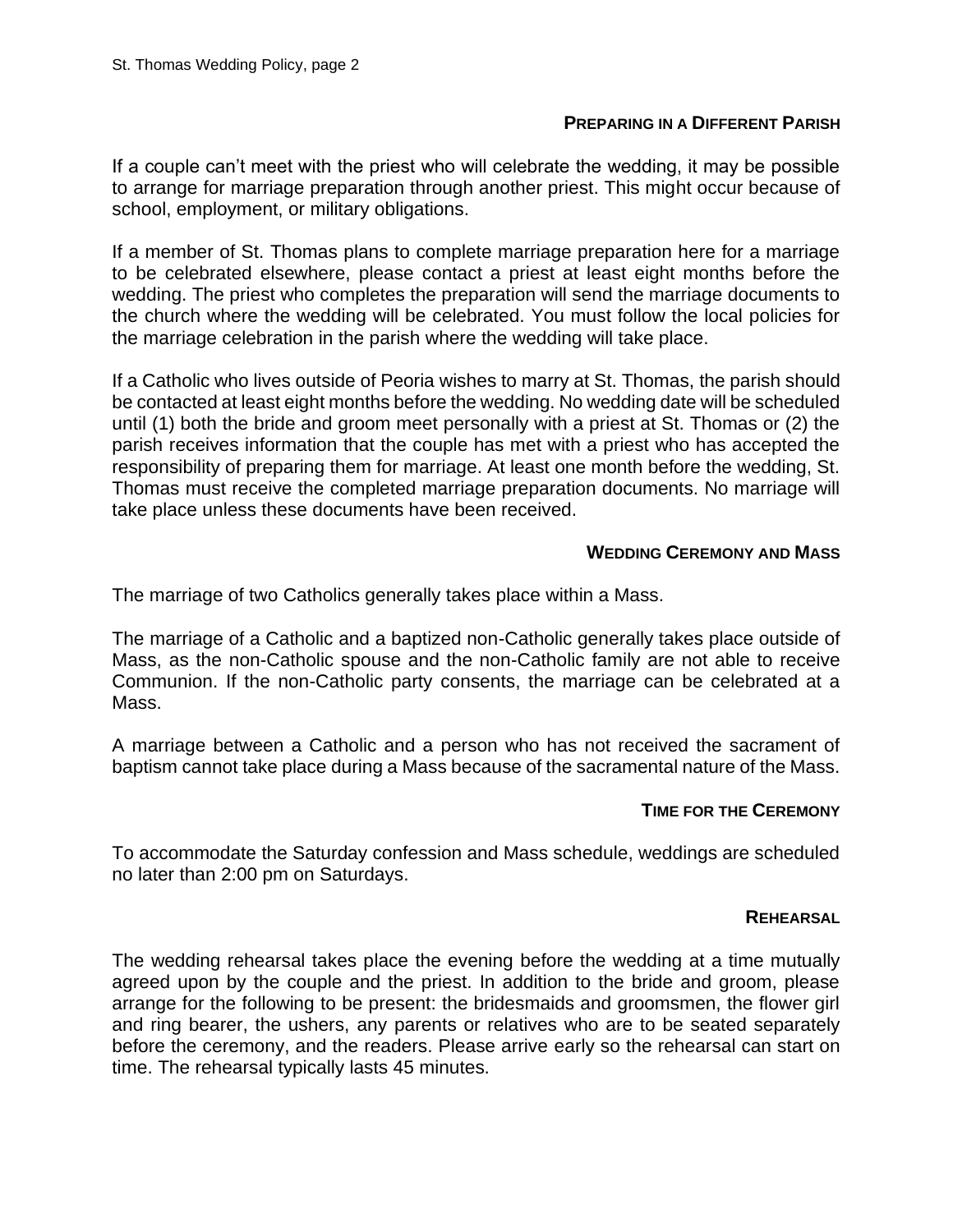## **MARRIAGE LICENSE**

Couples must contact the Peoria County Clerk to request a marriage license within 60 days of the wedding ceremony. The Marriage License should be brought to the rehearsal. Even if the couple lives outside of Peoria County, the Peoria County Clerk issues all marriage licenses for weddings celebrated in Peoria Heights.

# **CONFESSIONS**

Catholics are encouraged to make a good confession before their wedding. The celebrant will generally offer to hear confessions after the rehearsal for anyone who wishes to take advantage of the opportunity.

# **BRIDESMAIDS' AND GROOMSMEN'S ROOM**

The bride and bridesmaids may use the bridesmaids' room in the chapel basement. The groom and groomsmen may gather in the church basement. According to availability, these rooms may be used on Saturday morning up to the time of the ceremony. Everything in these rooms must be cleaned up by someone designated by the couple immediately after the ceremony.

### **ATTIRE**

The religious nature of the wedding ceremony requires that the gown for the bride and her attendants be modest. Low cut gowns must be avoided.

# **CHOICE OF MUSIC**

The parish organist will discuss your choice of music for the wedding ceremony. Because your marriage is a religious celebration, only sacred music can be used at the ceremony. Other secular music including show tunes and Broadway songs must be reserved to your reception.

Other musicians and cantors from outside the parish may be chosen with the prior approval of the pastor. All music must be reviewed by the parish organist. If a musician is chosen, but no cantor, the couple will need to select a Responsorial Psalm to be read.

No recorded music is allowed. Music must be performed by musicians who are able to respond in real time to the actions of the wedding ceremony.

#### **FLOWERS AND DECORATIONS**

Couples may order floral arrangements for placement in front of the altar or pulpit. Additional decoration planned for the sanctuary must be discussed with the pastor before the ceremony.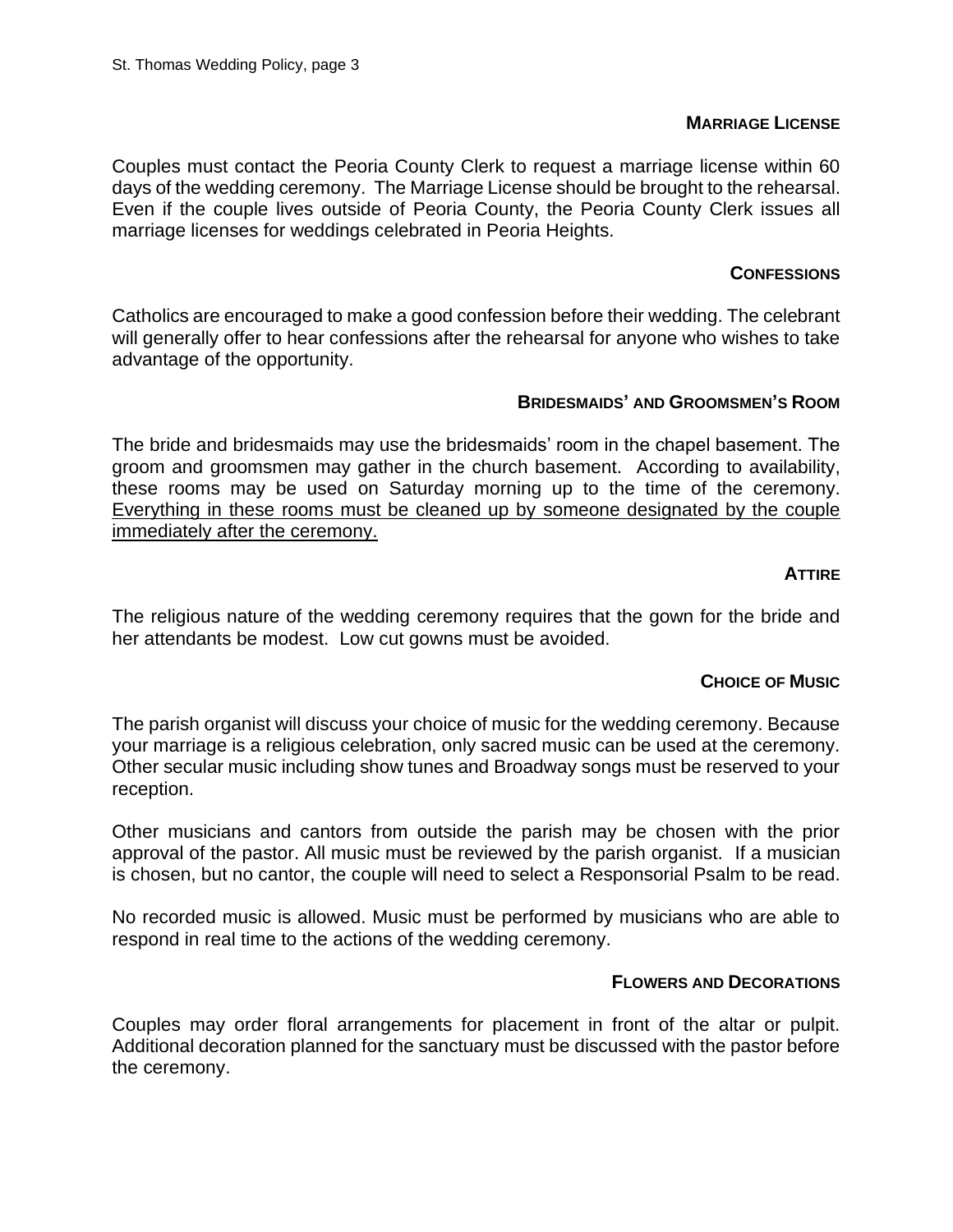Decorations along the aisle are permitted if they do not damage the pews and are removed after the ceremony. Experience has demonstrated that aisle runners do not work well in the church and often become as a tripping hazard. Do not plan to use an aisle runner.

Decorations can be put up on Saturday morning unless there is another ceremony to take place in the Church. If a funeral takes place on the morning of the wedding, decorations cannot be put up until the funeral is over.

### The use of glitter is absolutely forbidden in the church.

# **UNITY CANDLE**

The unity candle is not a part of the Catholic Rite of Marriage and is not required. Couples who wish to have a unity candle may do so. Please supply two taper candles for the Unity Candle stand.

The use of sand is not permitted during the ceremony.

# **PHOTOGRAPHY**

You are welcome to make arrangements for still and video photography at the marriage ceremony. The photographer must not distract from the ceremony nor enter the sanctuary. Fixed cameras are not permitted in the sanctuary. Questions may be directed to the pastor.

Pictures may be taken on the steps in front of the altar before the ceremony and for up to 30 minutes after the ceremony. Pictures may also be taken on the grounds outside the parish. Photos must be completed before confessions begin at 4:00 pm.

Under no circumstances is it permitted to rearrange furniture in the church, to enter the sanctuary, or to take pictures in the chapel where parishioners gather for confession.

Because your time for photos after the wedding is limited, please plan to take as many of your pictures as possible before the ceremony.

#### **AFTER THE CEREMONY**

It is not permitted to throw rice, confetti, or bird seed after the wedding. Soap bubbles or flower petals are permitted, though the party is responsible any clean up afterward.

Because of the limited time before Saturday confessions and Mass, the couple may not form a receiving line for guests nor dismiss guests individually from their pews. Guests should be received or greeted by the couple at the reception.